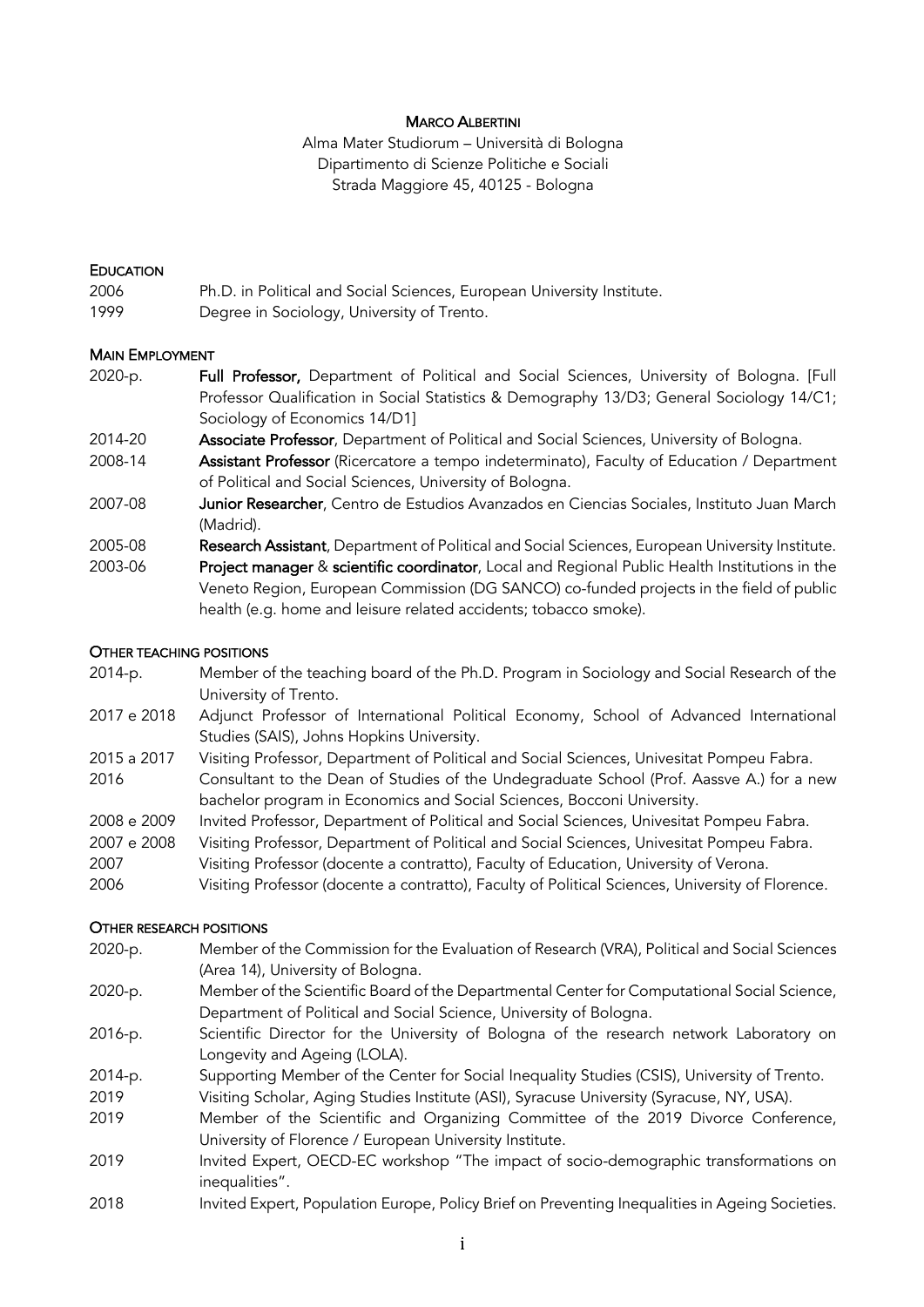- 2016 Consultant to the SHARE coordination team for the design of the new Survey of Health, Ageing and Retirement in Europe (SHARE) questionnaire, Munich Center for the Economics of Ageing (MEA).
- 2016 Scientific co-organizer of the European Consortium for Sociological Research Spring School on the topic "The quantitative analysis of ageing and its relation to social inequality".
- 2015 Member of the Scientific and Organizing Committee of the workshop "Intergenerational transfers and immigrant population", University of Bologna.
- 2013-15 Member of the co-financed FARB research project "Trasferimenti intergenerazionali e popolazione immigrata", University of Bologna.
- 2012-15 Member of the co-financed PRIN research project (local unit) "Appartenenze sociali, credenze sull'istruzione e partecipazione all'Università", University of Bologna.
- 2011-15 Member of the Scientific Committee of the Research Institute Carlo Cattaneo, Bologna (IT).
- 2014 Short Term Consultant to the World Bank (Washington, DC, USA) preparation of the Regional Ageing Report in Europe and Central Asia.
- 2013-14 Member of the co-financed research project "Intergenerational exchange in specific family forms", MacArthur Foundation.
- 2011-14 Member of the Roundtable on Welfare Innovation, Fondazione Alma Mater (University of Bologna).
- 2013 Member of the Scientific and Organizing Committee of the ISA-RC28 spring conference, University of Trento.
- 2012 SUNSTRAT Guest Researcher e Visiting Scholar, SOFI Stockholm University.
- 2011 Scientific Organizer of the workshop "Migration, social stratification and educational inequality", Faculty of Education, University of Bologna.
- 2011 Visiting Scholar, SOFI Stockholm University.
- 2008-10 Member of the EQUALSOC research group on "The effects of marital instability on children's well-being and intergenerational relations".
- 2008-10 Member of the EQUALSOC research group on "The intergenerational transmission of inequality"
- 2007-08 Member of the research group on "Secondo rapporto sulle diseguaglianze sociali in Italia", Fondazione Gorrieri (Modena, IT).
- 2006-07 Member of the research group on "Primo rapporto sulle diseguaglianze sociali in Italia", Istituto Carlo Cattaneo (Bologna, IT).
- 2006 Assistant to the Scientific Director of the financed project "Study on poverty and social exclusion among lone-parent households", Fondazione Giacomo Brodolini (Rome, IT).

# EDITORIAL, RESEARCH EVALUATION & PEER REVIEW ACTIVITIES

- 2018-p. International Editorial Adviser, *Ageing & Society* (Cambridge University Press).
- 2015-p. Consulting Editor, *Acta Sociologica* (SAGE Journals).
- 2016 Article Editor, *SAGE Open* (SAGE Journals).
- 2010-11 Book Reviews Editor, *Polis* (il Mulino).
- 2009-11 Member of the Editorial Board, *Polis* (il Mulino).
- 2019 Referee research project proposals, Czech Science Foundation.
- 2019 Referee research project proposals, Israeli Science Foundation.
- 2019 External Referee for tenure to Associate Professor, Universitat Pompeu Fabra.
- 2018 External Referee research project proposals, University of Padua.
- 2017 External Referee post-doc fellowship proposals, Université Catholique de Louvain.
- 2016 Referee for ANVUR VQR (Italian National Agency for the Evaluation of Academic Research).
- 2015 External Referee for post-doc research proposals, CONEX program, Carlos III University / Agencia Nacional de Evaluación y Prospectiva (Spain).
- 2015 External Reviewer, Foresight Ageing Project, Government Office for Science (United Kingdom).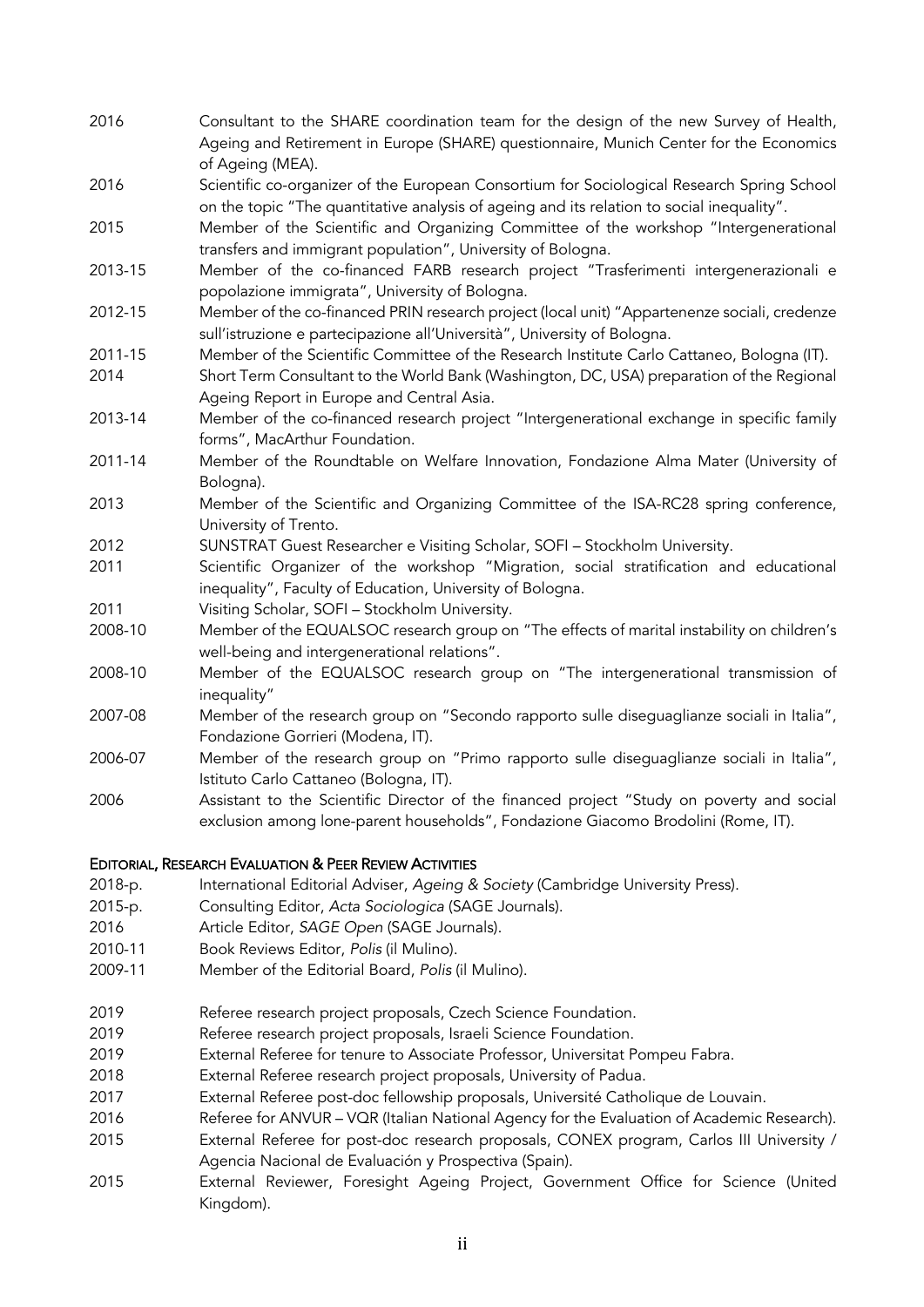External Reviewer for the following Academic Journals:

Acta Sociologica; Advances in Life Course Research; Ageing & Society; American Sociological Review; British Journal of Sociology; Demography; Economic Analysis and Policy; Etnografia e Ricerca Qualitativa; European Journal of Ageing; European Journal of Population; European Societies; European Sociological Review; Genus – Journal of Population Sciences; International Review of Social Research; International Journal of Ageing and Later Life; Journal of Applied Social Psychology; Journal of Common Market Studies; Journal of European Social Policy (including super-referee for special issue); Journal of Ethnic and Migration Studies (including super-referee for special issue); Journal of Family Issues; Journal of Marriage and Family (including referee for 2020 Decade in Review Issue) ; Journal of Social Policy; Polis; Rivista delle Politiche Sociali; Population; Population, Place and Space; Population Research and Policy Review; Rassegna Italiana di Sociologia; Research in Social Stratification and Mobility; Review of Economics of the Household; Revista Española de Investigaciones Sociológicas; Revista Internacional de Sociología; Social Policies and Societies; Social Science Research; Sociologia Urbana e Rurale; Stato e Mercato; The Journals of Gerontology: Series B, Social Sciences; Work and Occupations; Young.

### THESIS SUPERVISION AND EVALUATION, POST-DOC RESEARCH SUPERVISION

|           | THESIS SOFERVISION AND EVALUATION, FOST-DOC RESEARCH SOFERVISION                                                        |  |
|-----------|-------------------------------------------------------------------------------------------------------------------------|--|
| 2018-p.   | Ph.D. Thesis Supervisor, Pietrolucci A., University of Trento.                                                          |  |
| 2017-p.   | Ph.D. Thesis Supervisor, Tambellini E., University of Trento.                                                           |  |
| 2008-p.   | regular undergraduate and master thesis supervision (about 30), University of Bologna.                                  |  |
| 2020      | Examiner, Ph.D. Candidate Zanasi F., Lund University & University of Trento.                                            |  |
| 2020      | External Examiner, Ph.D. Candidate Tedeschi E., Free University of Bozen.                                               |  |
| 2019      | External Examiner, Ph.D. Candidate Florindi G., London School of Economics.                                             |  |
| 2019      | External Examiner, Ph.D. Candidate Oliviero M., University of Trento.                                                   |  |
| 2018-19   | post-doc research Supervisor, Piccitto G., University of Bologna.                                                       |  |
| 2015-19   | Ph.D. Thesis Supervisor, Brini E., University di Trento.                                                                |  |
| 2018      | Member of the Final Evaluation Committee, Ph.D. Candidates Molinari R., Piccitto G., Rivera<br>C., University of Milan. |  |
| 2017      | External Examiner, Ph.D. Candidate Cantalini S., University of Milan.                                                   |  |
| 2015-17   | post-doc research Supervisor, Semprebon M., University of Bologna.                                                      |  |
| 2016      | Supervisor (during 3-month visiting period at the University of Bologna), Ph.D. Candidate                               |  |
|           | Zilincinkova Z., Masaryk University.                                                                                    |  |
| 2014-16   | Ph.D. Thesis Co-supervisor, Tosi M., University of Trento.                                                              |  |
| 2015      | Examiner, Ph.D. Candidate Carreri A., University of Trento.                                                             |  |
| 2014      | External Examiner, Ph.D. Candidate Emery T., University of Edinburgh.                                                   |  |
| $\bigcap$ | II. IC. IC. NONFOLIA IL (C'O                                                                                            |  |

2013-14 post-doc research Co-supervisor, Popova D., Berlin-Brandenburg Academy of Sciences & MacArthur Foundation.

### OTHER SELECTED INSTITUTIONAL ACTIVITIES @ THE UNIVERSITY OF BOLOGNA

- 2020-p. Member of the Commission for the Evaluation of Research (VRA), Political and Social Sciences (Area 14).
- 2018-p. Director's Delegate for Research, Department of Political and Social Sciences.
- 2015-20 Member (substitute) of the Comitato di Sorveglianza Programma Operativo Regionale FSE 2014-2020, Emilia Romagna Region.
- 2015-18 Director of Master Degree in "Politica, Amministrazione e Organizzazione".
- 2010-12 Member of the Department Board, Department of Educational Sciences.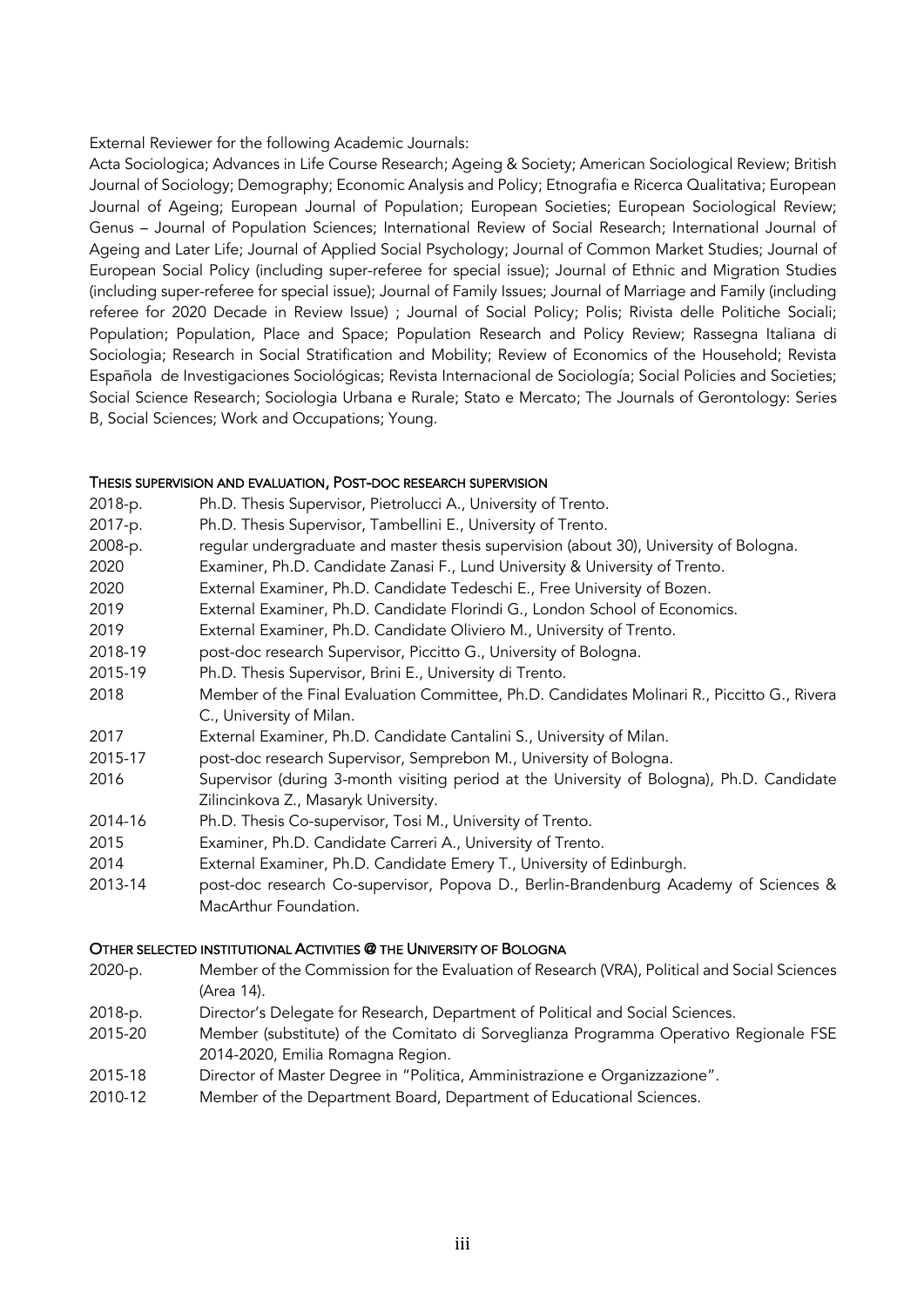# ACADEMIC TEACHING RECORD

@ University of Bologna:

- Ph.D. Program [in English]: (i) Data analysis and statistics; 2017/18, 2018/19 [with Professors Gasperoni G. & Mantovani D.].
- Master degree [in English]: (i) Big data for the social sciences /cyber security; 2015/16, 2016/17, 2017/18 [with Prof. Giacomello G.]; (ii) Social and Welfare Policies; 2014/15, 2015/16, 2016/17, 2017/18, 2018/19, 2019/20.
- Master degree [in Italian]: (i) Metodo e tecniche dell'analisi dei dati; 2016/17, 2017/18, 2018/19, 2019/20; Politiche sociali e del welfare; 2013/14; (ii) Seminario di metodi e tecniche per l'analisi quantitativa; 2014/15, 2015/16; (iii) Economia dei sistemi di welfare; 2010/11; 2011/12; 2012/13; 2013/14]; (iv) Il sistema dei servizi socioeducativi di territorio; 2009/10.
- Bachelor degree [in Italian]: (i) Metodologia e tecnica della ricerca sociale sul territorio [with Prof. Castrignanò M.]; 2013/14, 2014/15; (ii) Laboratorio 2014/15, 2015/16; (iii) Sociologia della famiglia; 2008/09, 2010/11, 2011/12, 2012/13.
- Master Program in Diversity Management [in English]: lecture "Social policy and the management of gender diversity"; 2011.

@ University of Trento:

- Ph.D. program in Sociology & Social Research [in English]: (i) The study of economic inequalities; 2017/18 (ii) Demographic and family changes (with Prof. Vignoli D.); 2015/16, 2016/17; (iii) Who cares? Formal and informal care provision to older Europeans; 2014/15; (iv) Childlessness and its consequences for family dynamics and care policies; 2013/14.

@ University of Universitat Pompeu Fabra (Barcelona, ES):

- Research Master in Demography and Sociology [in English]: (i) Analysis of social inequalities; 2014/15; 2015/16; 2016/17 [with Prof. Esping-Andersen G.].
- Bachelor degree [in English]: (i) Labour market policies; 2007/08.
- Bachelor degree [in Spanish]: (i) Labour market policies; 2006/07; (ii) Education, training and labour market; 2006/07.
- @ School of Advanced International Studies (SAIS), Johns Hopkins University (Bologna Center, IT):
	- Master of Arts in Global Risk [in English]: (i) Big data and cyber security (with Prof. Giacomello G.); 2016/17, 2017/18.
- @ European Consortium for Sociological Research (ECSR), (Collegio Carlo Alberto, IT):

Spring school [in English]: (i) Inequality in access to formal and informal care in later life; 2016. @ ESPANET-Italia (Politecnic of Milan, IT):

- Summer school [in English]: (i) The use of SHARE data for policy analysis; 2011.
- @ University of Verona:
	- Master (primo livello), [in Italian]: Sociologia culturale; 2007.
- @ University of Florence:
	- Bachelor degree [in Italian]: Sociologia della famiglia; 2006/07.
- @ European Commission, DG SANCO (Luxembourg)
	- Invited Expert [in English]: intensive training of the National Data Administrators, European Injury Data Base; 2005.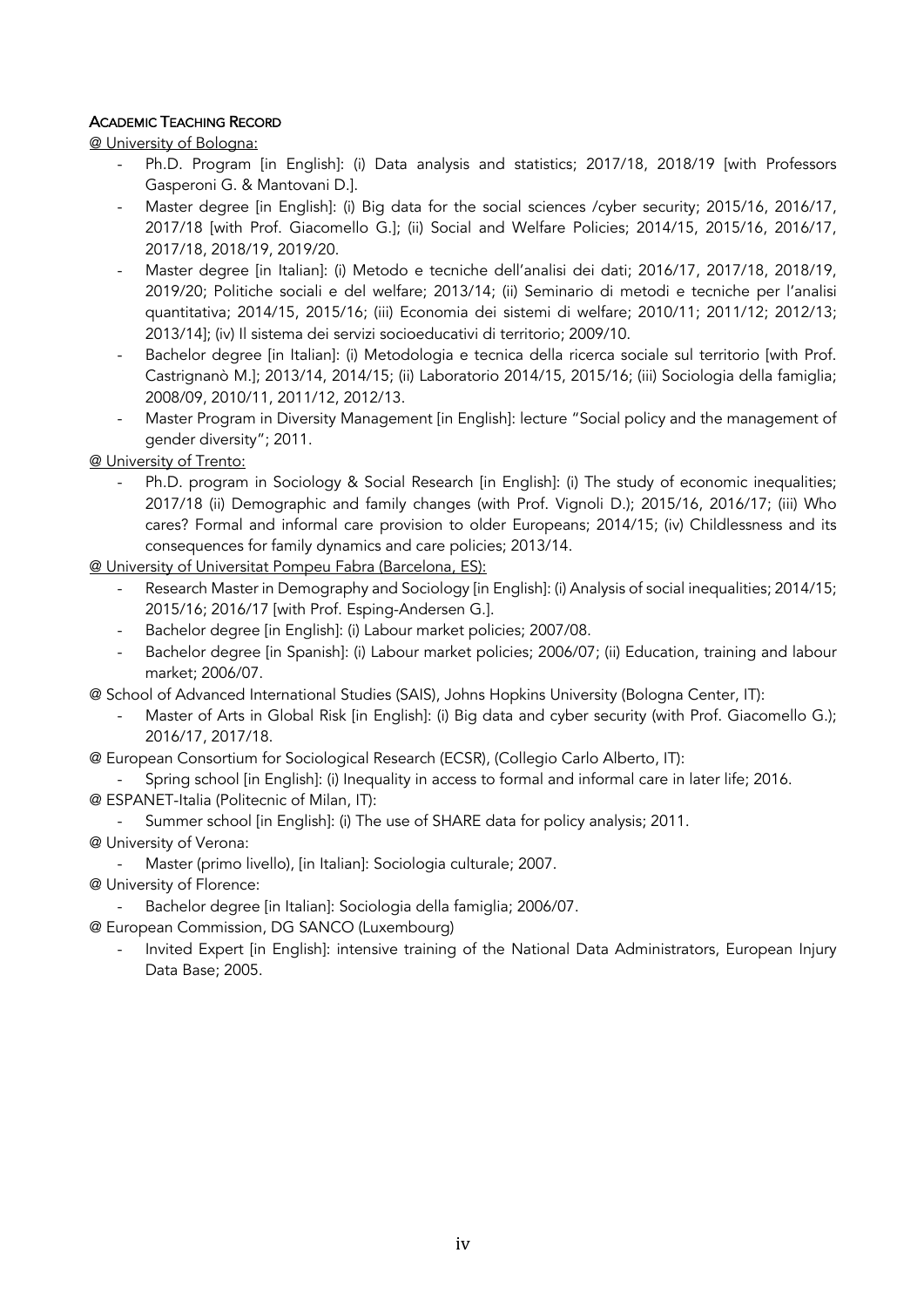### **SCIENTIFIC PUBLICATIONS**

| GOOGLE SCHOLAR WEB PAGE | https://scholar.google.it/citations?user=GpTyFYoAAAAJ&hl=en  |
|-------------------------|--------------------------------------------------------------|
| Orcid ID                | https://orcid.org/0000-0003-0344-3002                        |
| Scopus Author web page  | https://www.scopus.com/authid/detail.uri?authorId=7102808890 |

#### BOOKS, EDITED BOOKS, EDITED SPECIAL ISSUES

- Albertini M, Gasperoni G e Mantovani D (Eds.) (2019) *Intergenerational relations among immigrants in Europe*. Special issue del Journal of Ethnic and Migration Studies, London: Routledge.
- Gasperoni G, Albertini M e Mantovani D (Eds.) (2018) Fra genitori e figli. Immigrazione, rapporti intergenerazionali e famiglie nell'Europa contemporanea. Bologna: il Mulino.
- Kohli M e Albertini M (Ed.) (2009) *Minimal families: Childlessness and intergenerational transfers*. Numero speciale di Ageing & Society, Cambridge: Cambridge University Press.
- Albertini M (2008) *Households and inequality: The effect of changing household characteristics on income inequality in Italy*, Saarbrücken: Verlag Dr Müller.

### ARTICLES (WITH PEER REVIEW)

- Albertini M and Brini E (2020, advance access on line) I've changed my mind. The intentions to be childless, their stability and realization. *European Societies*. Doi: https://doi.org/10.1080/14616696.2020.1764997
- Albertini M and Semprebon M (2020) Caring for elderly parents: Perceived filial obligations among Maghrebine immigrants in Italy. *Ethnicities*, 20(6): 1117-1143.
- Albertini M, Ballarino G and De Luca D (2020) Social class, work-related incomes and socio-economic polarization in Europe, 2005-2014. *European Sociological Review*, 36(4): 513-532.
- Albertini M and Ballarino G (2019) Reddito, ricchezza e classi sociali. Venticinque anni di diseguaglianze in Italia, 1991-2016. *Stato e Mercato*, 39(1): 69-94.
- Tosi M and Albertini M (2019) Does union dissolution hurts parents? Linked lives and older people's mental health in Europe. *European Journal of Population*, 35(4): 695-717.
- Albertini M, Mantovani D and Gasperoni G (2019) Intergenerational relations among immigrants in Europe: the role of ethnic differences, migration and acculturation, *Journal of Ethnic and Migration Studies*, 45(10): 1693-1706.
- Albertini M, Gasperoni G and Mantovani D (2019) Whom to help and why? Family norms on financial support for adult children among immigrants, *Journal of Ethnic and Migration Studies*, 45(10): 1769-1789.
- Albertini M. and Semprebon M (2018) A burden to the welfare state? Expectations of non-EU migrants on welfare support, *Journal of European Social Policy*: 28(5): 501-516.
- Murphy A, Kowal P, Albertini M, Bernd R, Chatterji S and Hanson K (2018) What can family transfers tell us about health care coverage in ageing societies? An analysis of the WHO survey on ageing (SAGE). *The Journal of the Economics of Aging*, 12: 195-201.
- Albertini M and Tosi M (2018) Grandparenting after parental divorce: The association between non-resident parent-child meetings and grandparenting in Italy. *European Journal of Ageing*, 15(3): 277-286.
- Albertini M, Gähler M and Härkönen J (2018) Moving back to "mamma"? Divorce, intergenerational coresidence and latent family solidarity in Sweden, *Population, Place and Space*, 24(6): 1-12 (e2142).
- Mantovani D, Gasperoni G and Albertini M (2018) Higher education beliefs and intentions among immigrantorigin students in Italy, *Ethnicities*, 18(4): 603-626.
- Albertini M, Tosi M and Kohli, M (2018) Parents' housing careers and support for adult children in Europe. *Housing Studies*, 33(2): 160-177.
- Albertini M and Pavolini M (2017) Unequal inequalities. The stratification of the use of formal care among older Europeans. *The Journals of Gerontology Series B: Psychological Science and Social Sciences*, 72(3): 510-521.
- Albertini M and Segata C (2017) La rilevanza del livello municipale delle politiche di conciliazione. Uno studio dell'offerta di servizi pubblici. *Sociologia Urbana e Rurale*, 114: 56-73.
- Albertini M (2016) Ageing and family solidarity in Europe. Patterns and driving factors of intergenerational support. *World Bank Policy Research Working Paper #7678*. Washington DC: World Bank.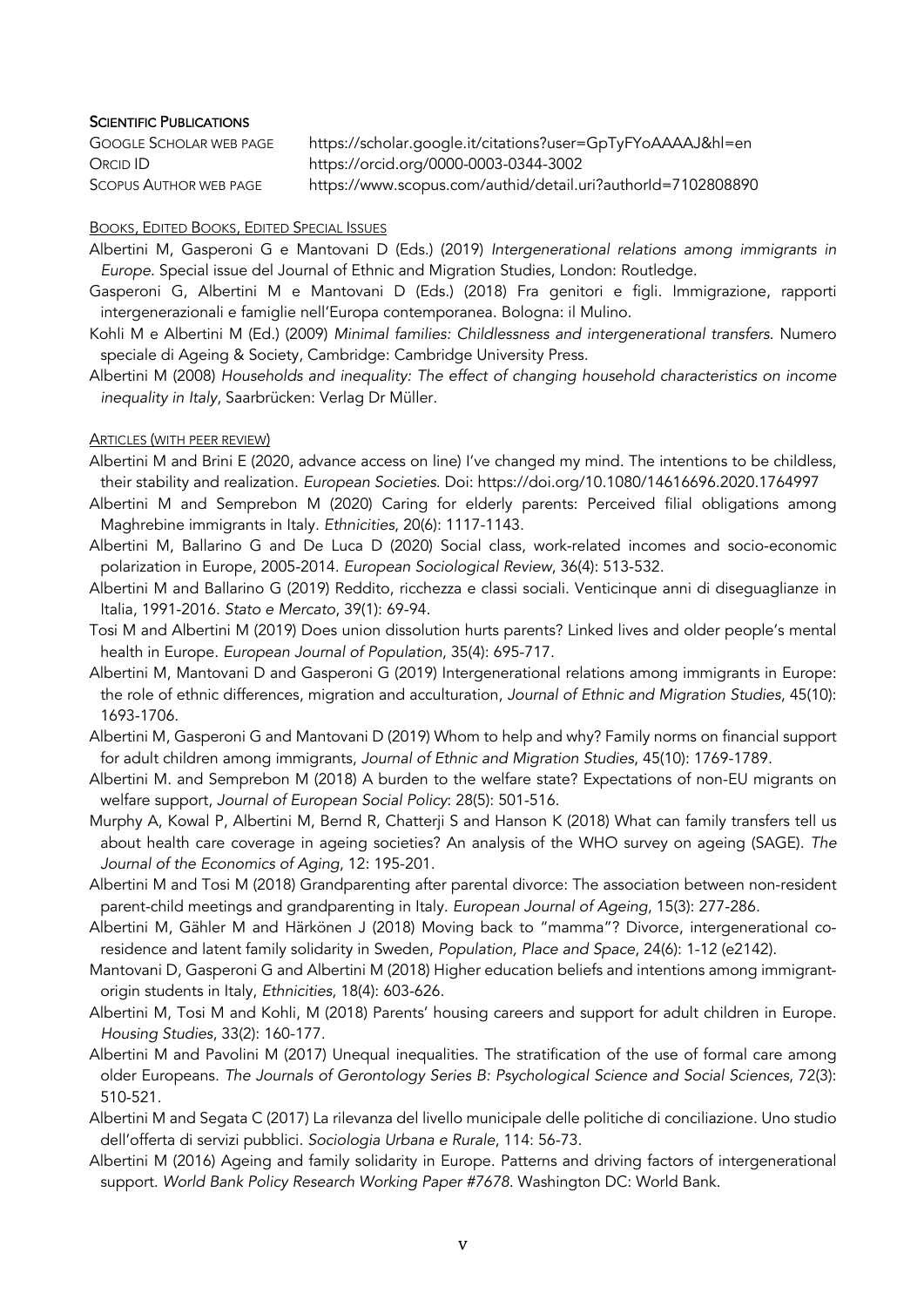- Albertini M and Mencarini L (2014) Childlessness and support networks in later life. New pressures on familistic welfare states? *Journal of Family Issues*, 35(3): 331-357.
- Albertini M and Kohli M (2013) The generational contract in the family: An analysis of transfer regimes in Europe. *European Sociological Review*, 29(4): 828-840.
- Albertini M (2013) The relation between social class and economic inequality: a strenghtening or weakening nexus? Evidence from the last three decades of inequality in Italy. *Research in Social Stratification and Mobility*, 33: 27-39.
- Albertini M and Radl J (2012) Intergenerational transfers and social class. Inter-vivos transfers as means of status reproduction? *Acta Sociologica*, 55(2): 107-123.
- Albertini M and Garriga A (2011) The effect of divorce on parent-child contacts: Evidence on two declining effect hypotheses. *European Societies*, 13(2): 257-278.
- Albertini M (2011) Donne in vetta. Il soffitto di cristallo nelle grandi aziende italiane in prospettiva comparata. *Polis*, 25(2): 333-362.
- Albertini M (2011) Changing Italian families and population statistics. What we know and what we miss. *Quaderni del Dipartimento di Scienze Statistiche Paolo Fortunati*, 10: 6-18. [atti di convegno]
- Albertini M (2010) La ayuda de los padres españoles a los jóvenes adultos. El familismo español en perspectiva comparada. *Revista de Estudios de Juventud*, 90: 67-81.
- Albertini M and Kohli M (2009) What childless older people give: Is the generational link broken? *Ageing & Society*, 29(8): 1261-1274.
- Kohli M and Albertini M (2009) Childlessness and intergenerational transfers: What is at stake? *Ageing & Society*, 29(8): 1171-1183.
- Albertini M and Dronkers J (2009) Effects of divorce on children's educational attainment in a Mediterranean and Catholic society: Evidence from Italy. *European Societies*, 11(1): 135-157.
- Albertini M (2008). Equalizing or not? The effect of changing household characteristics on income inequality. *European Sociological Review*, 24(3): 285-298.
- Gorini G, Gasparrini A, Albertini M et al. (2008) Prevalence of second-hand smoke exposure after the introduction of the Italian smoking ban: the Florence and Belluno survey. *Tumori*, 94(6): 798-802.
- Lopez MJ, Nebot M, Albertini M et al. (2008) Second hand smoke exposure in hospitality venues in Europe. *Envinromental Health Prespectives*, 116(11): 1469-1472.
- Albertini M (2008) Il contratto generazionale tra pubblico e privato. Equilibri e squilibri tra le generazioni in Italia. *Polis*, 22(2): 221-242.
- Albertini M (2008) La trasmissione intergenerazionale delle disuguaglianze in Italia: classi sociali e il sostegno dei figli nelle prime fasi della vita lavorativa. *Sociologia del Lavoro*, 110: 187-199.
- Albertini M, Kohli M and Vogel C (2007) Intergenerational transfers of time and money in European families: Common patterns – different regimes? *Journal of European Social Policy*, 17(4): 319-334.
- Gasparrini A, Gorini G, Marcolina D, Albertini M et al. (2006) Second-hand smoke exposure in Florence and Belluno before and after the Italian smoke-free legislation. *Epidemiologia e Prevenzione*, 30(6): 348-351.
- Albertini M (2004) Forme familiari e disuguaglianze di reddito in Italia (1977-2000). *Stato e Mercato*, 71(2): 315-347.

# BOOK CHAPTERS

- Albertini M, Mantovani D and Gasperoni G (2018) Genitori, figli ed esperienza migratoria: dimensioni della solidarietà familiare in Europa. In Gasperoni G, Albertini M and Mantovani D (Eds.) *Fra genitori e figli. Immigrazione, rapporti intergenerazionali e famiglie nell'Europa contemporanea*. Bologna: il Mulino, pp. 7- 16.
- Mantovani D, Gasperoni G and Albertini M, (2018) L'uso di "storie" per indagare gli obblighi di sostegno nelle famiglie di immigrati. In Gasperoni G, Albertini M and Mantovani D (Eds.) *Fra genitori e figli. Immigrazione, rapporti intergenerazionali e famiglie nell'Europa contemporanea*. Bologna: il Mulino, pp. 193-220.
- Albertini M and Kohli M (2017) Childlessness and intergenerational transfers, in Kreyenfeld M and Konietzka D (Eds.) *Childlessness in Europe: Patterns, Causes and Contexts*, Springer Open, pp. 351-368.